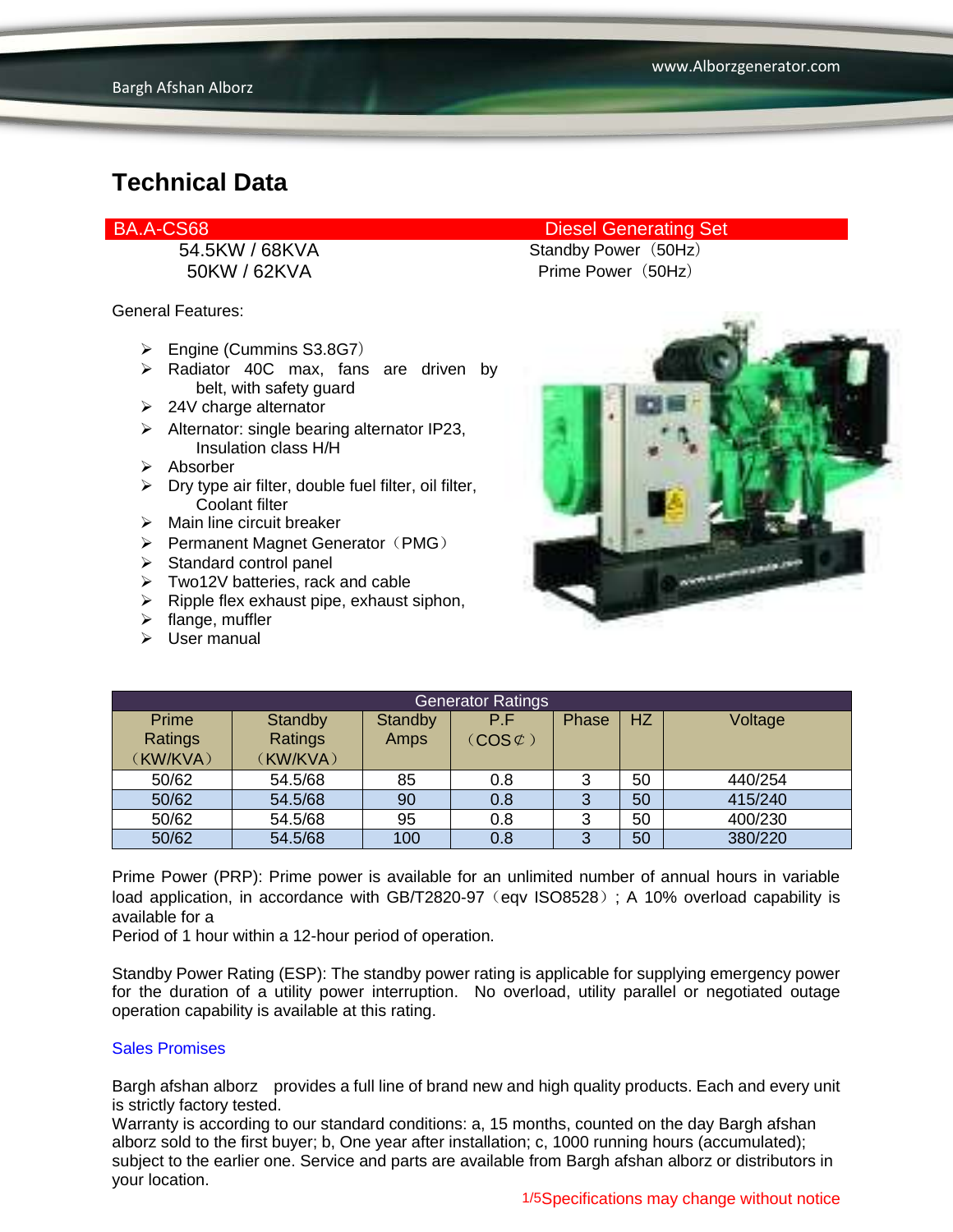| BA.A-CS68                        | <b>Diesel Generating Set</b>  |  |  |  |
|----------------------------------|-------------------------------|--|--|--|
| <b>ENGINE DATA</b>               |                               |  |  |  |
| Manufacturer / Model:            | Cummins S3.8G7, 4-cycle       |  |  |  |
| Air Intake System:               | Turbocharged and charge aired |  |  |  |
| Fuel System:                     | Natural                       |  |  |  |
| <b>Cylinder Arrangement:</b>     | 4 in L                        |  |  |  |
| Displacement:                    | 3.8L                          |  |  |  |
| Bore and Stroke:                 | $97*128$ (mm)                 |  |  |  |
| <b>Compression Ratio:</b>        | 16.4:1                        |  |  |  |
| Rated RPM:                       | 1500rpm                       |  |  |  |
| Max. Standby Power at Rated RPM: | 54.5KW/70.6 HP                |  |  |  |
| Governor Type:                   | Electronic                    |  |  |  |
|                                  | <b>Exhaust System</b>         |  |  |  |
| Max Back Pressure:               | 6kPa                          |  |  |  |
|                                  | <b>Fuel System</b>            |  |  |  |
| 100% (Prime Power) Load:         | 13 L/h                        |  |  |  |
|                                  | Oil System                    |  |  |  |
| <b>Total Oil Capacity:</b>       | 9L                            |  |  |  |
| Oil Consumption:                 | $0.034$ (LPH)                 |  |  |  |
| Oil Pressure at Rated RPM:       | 345-483kPa                    |  |  |  |
|                                  | <b>Cooling System</b>         |  |  |  |
| <b>Total Coolant Capacity:</b>   | 8 L                           |  |  |  |
| Thermostat:                      | 82-93°C                       |  |  |  |
| Max Water Temperature:           | 104°C                         |  |  |  |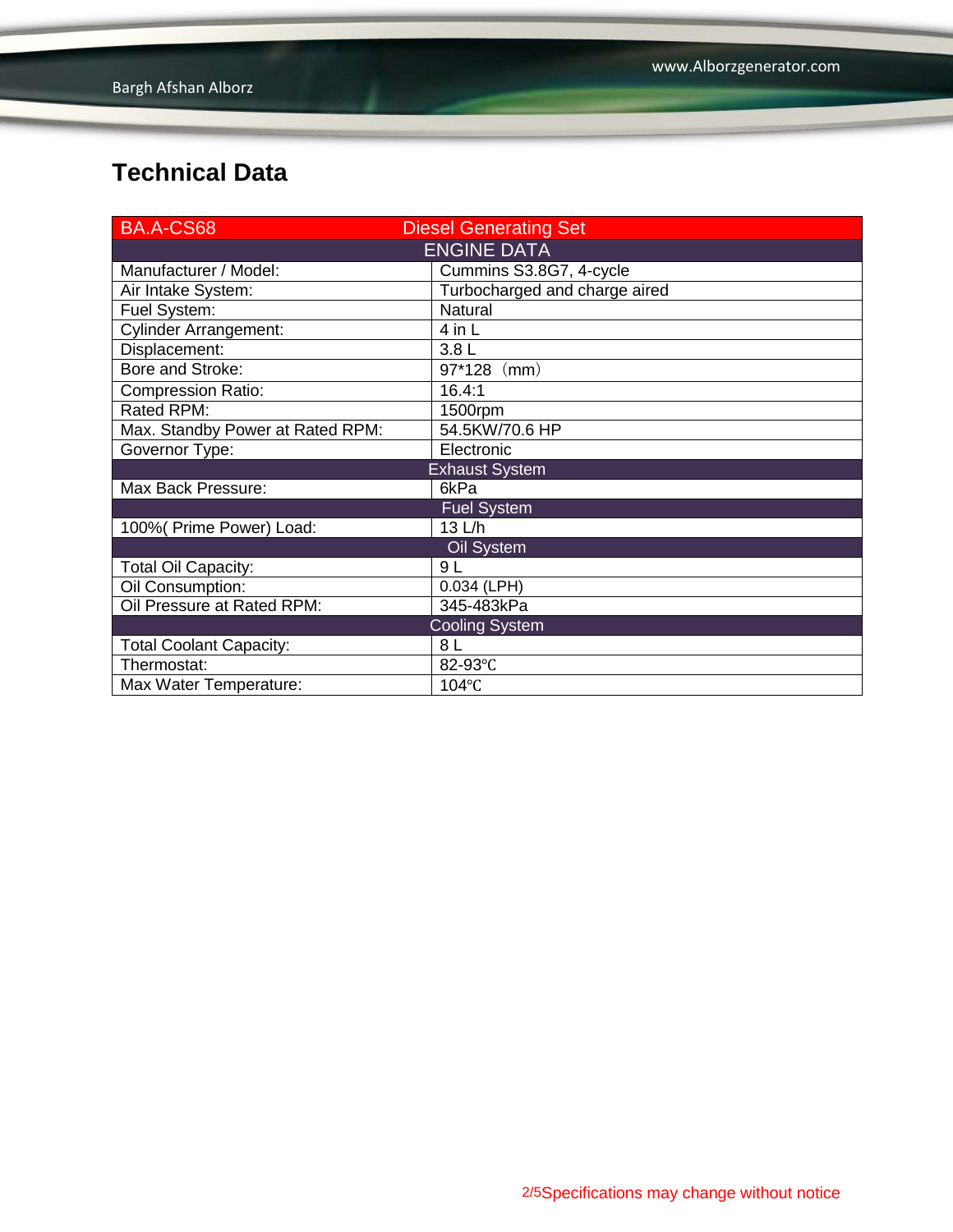| BA.A-CS68                                                                       | <b>Diesel Generating Set</b>             |  |  |  |  |  |
|---------------------------------------------------------------------------------|------------------------------------------|--|--|--|--|--|
| <b>ALTERNATOR SPECIFICATION</b>                                                 |                                          |  |  |  |  |  |
|                                                                                 | <b>GENERAL DATA</b>                      |  |  |  |  |  |
| Compliance with GB755, BS5000, VDE0530, NEMAMG1-22, IED34-1, CSA22.2 and AS1359 |                                          |  |  |  |  |  |
| standards.                                                                      |                                          |  |  |  |  |  |
| <b>Alternator Data</b>                                                          |                                          |  |  |  |  |  |
| Number of Phase:                                                                | 3                                        |  |  |  |  |  |
| Connecting Type:                                                                | 3 Phase and 4 Wires, "Y" type connecting |  |  |  |  |  |
| Number of Bearing:                                                              | 1                                        |  |  |  |  |  |
| Power Factor:                                                                   | 0.8                                      |  |  |  |  |  |
| <b>Protection Grade:</b>                                                        | IP23                                     |  |  |  |  |  |
| Altitude:                                                                       | ≤1000m                                   |  |  |  |  |  |
| <b>Exciter Type:</b>                                                            | Brushless, self-exciting                 |  |  |  |  |  |
| Insulation Class, Temperature Rise:                                             | H/H                                      |  |  |  |  |  |
| Telephone Influence Factor (TIF):                                               | $<$ 50 $\,$                              |  |  |  |  |  |
| THF:                                                                            | $<$ 2%                                   |  |  |  |  |  |
| Voltage Regulation, Steady State:                                               | $\leq \pm 1\%$                           |  |  |  |  |  |
| Alternator Capacity:                                                            | 55KVA                                    |  |  |  |  |  |
| <b>Alternator Efficiencies:</b>                                                 | 94.8%                                    |  |  |  |  |  |
| Air Cooling Flow:                                                               | 2.69 <sub>m3</sub> /s                    |  |  |  |  |  |
|                                                                                 | <b>GENERATING SET DATA</b>               |  |  |  |  |  |
| <b>Voltage Regulation:</b>                                                      | $\geq \pm 5\%$                           |  |  |  |  |  |
| Voltage Regulation, Stead State:                                                | $\leq \pm 1\%$                           |  |  |  |  |  |
| Sudden Voltage Warp (100% Sudden Reduce):                                       | $5 + 25%$                                |  |  |  |  |  |
| Sudden Voltage Warp (Sudden Increase):                                          | ≤-20%                                    |  |  |  |  |  |
| Voltage Stable Time (100% Sudden Reduce):                                       | $≤6S$                                    |  |  |  |  |  |
| Voltage Stable Time (Sudden Increase)                                           | ≤6S                                      |  |  |  |  |  |
| Frequency Regulation, Stead State:                                              | ≤5%                                      |  |  |  |  |  |
| Frequency Waving:                                                               | ≤0.5%                                    |  |  |  |  |  |
| Sudden Frequency Warp (100% Sudden Reduce):                                     | $≤+12%$                                  |  |  |  |  |  |
| Sudden Frequency Warp (Sudden Increase):                                        | $≤-10%$                                  |  |  |  |  |  |
| Frequency Recovery Time (100% Sudden Reduce):                                   | $≤5S$                                    |  |  |  |  |  |
| Frequency Recovery Time (Sudden Increase):                                      | $≤5S$                                    |  |  |  |  |  |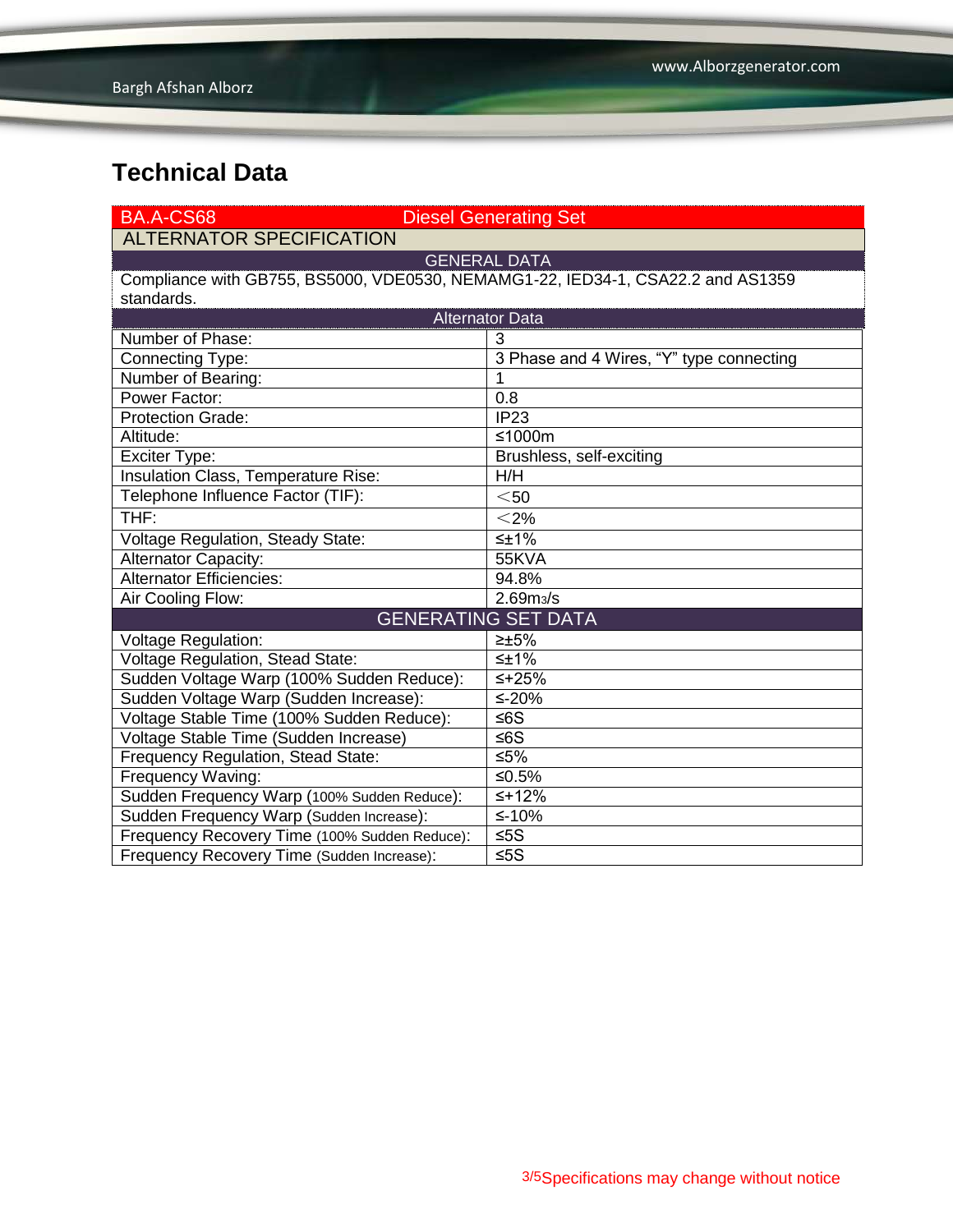| <b>BA.A-CS68</b>                             | <b>Diesel Generating Set</b> |                                  |  |
|----------------------------------------------|------------------------------|----------------------------------|--|
| <b>Options</b>                               |                              |                                  |  |
| Engine                                       | Fuel System                  | <b>Control System</b>            |  |
| Heater 2KW & 4KW                             | Daily Fuel Tank              | <b>Auto Control Panel</b>        |  |
| Battery Charger 3.5A & 7A                    | <b>Base Fuel Tank</b>        | <b>Remote Control Panel</b>      |  |
|                                              | <b>Water Separator</b>       | Auto Transfer Switch (ATS)       |  |
|                                              | <b>Fuel Level Sensor</b>     | <b>Paralleling System</b>        |  |
|                                              |                              |                                  |  |
| Anti-Condensation Heater                     | Rainproof Type               | <b>Engine Parts Drawing List</b> |  |
| Drop CT (For Paralleling)                    | Soundproof Type              | <b>Spare Parts</b>               |  |
|                                              | <b>Container Type</b>        |                                  |  |
| Dimension & Weight                           |                              |                                  |  |
| <b>Standard Configuration</b><br>(Open Type) | With Base Fuel Tank          | Soundproof Type                  |  |
| Overall Size:1700 (mm)                       |                              |                                  |  |
| $\times 700$ (mm) $\times 1200$ (mm)         |                              |                                  |  |
| Weight: 750kg                                |                              |                                  |  |